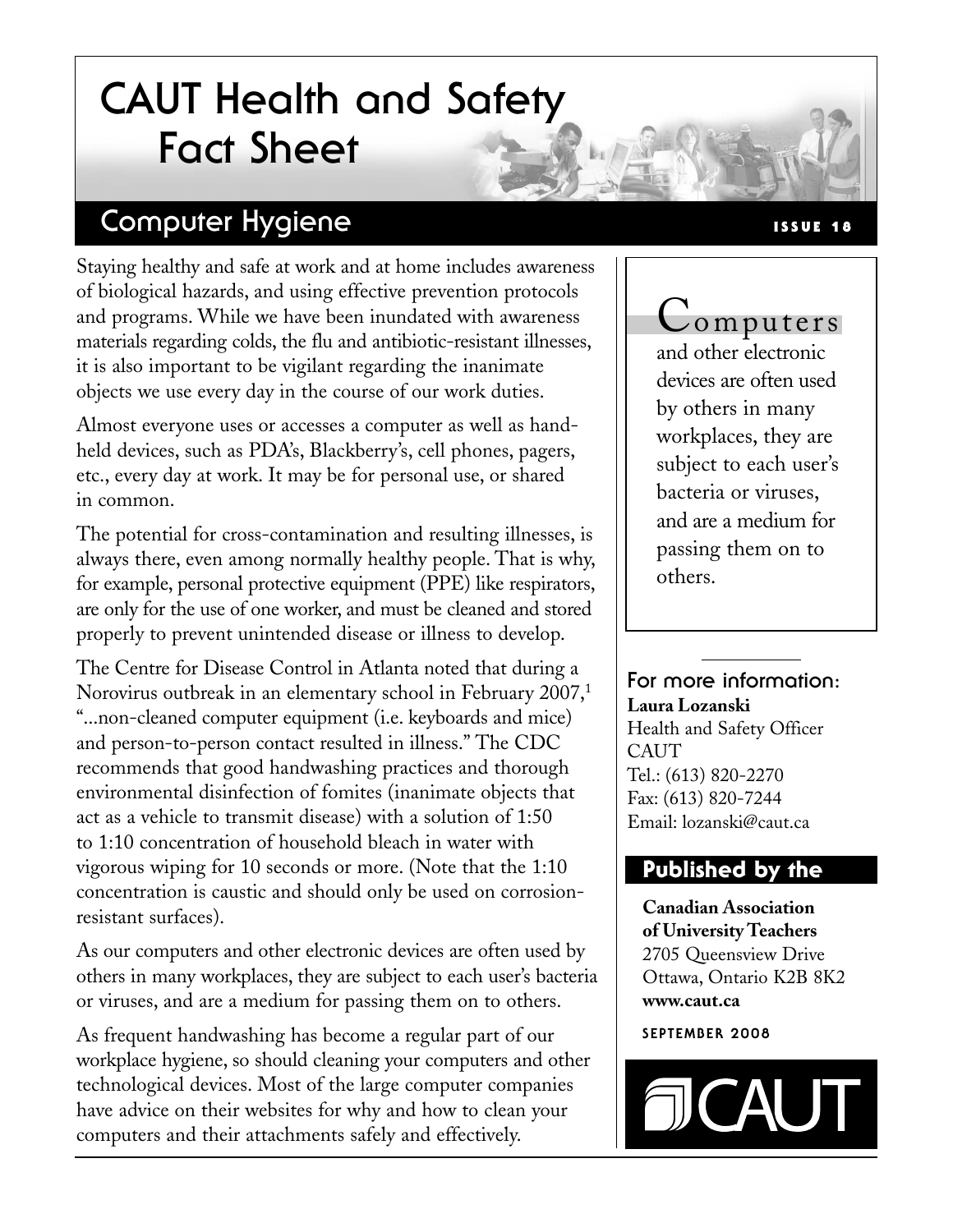#### **CAUT HEALTH AND SAFETY FACT SHEET \* ISSUE 18 2**

This fact sheet will focus on keyboards, mice, headsets, and hand-held devices. It will touch briefly on monitors and computer cases, with resources for further information.

#### **"Germs per square inch"**

"Germiest Jobs Report", a study done by Dr. Charles Gerba at the University of Arizona, found that a telephone is contaminated with up to 25,127 germs per square inch, keyboards at 3,295 per square inch, and the mouse at 1,676 per square inch. It also found that surfaces commonly used by teachers – phones and keyboards – had the most bacteria per square inch, nearly ten times more than other professions. The report states that "The amount of bacteria or germs found on each surface is thought to be directly related to item usage and cleaning practices" noting that teachers' work items are commonly shared between staff and students. The results of this study draw attention to the need for effective and preventative cleaning protocols.

#### **Supplies**

- Soft, lint-free clean cloth for outside of equipment only; do not use to clean any circuitry such as RAM or motherboard.
- Water or rubbing alcohol other solvents may be bad for computer plastics.
- Cleaning products specifically designed for computer cleaning.
- Small, portable vacuum cleaner (battery-powered only) – for dust,

dirt, hair, and other particles; do not use standard vacuums as they generate static.

- Cotton swabs do not use cotton balls as they break apart.
- Can of compressed air ensure that it does NOT contain lubricant.

#### **Headsets**

- Whether they are dedicated use, or shared, they should be cleaned frequently. Headsets that are shared should have removable ear components that are dedicated for each user. Ear infections are a common ailment for headset users.
- Headsets should be avoided as much as possible, as frequent use can lead to compromised hearing.
- Headsets should be cleaned weekly or as often as needed, with soap and water. Foam

cushions should not be shared, and should be replaced as per the manufacturer's instructions.

#### **Keyboards**

- Clean your keyboard weekly.
- It is recommended that you keep all food and drink away from the keyboard area, not just because of messy spills, but because the crumbs that sit in the keyboards can breed bacteria and fungi, especially if they get wet.
- Turn the keyboard upside down and gently shake out any particles. Using compressed air, blow any remaining particles and dust from in and around the keys. Using a cotton swab dipped in alcohol, or a slightly damp cloth with soap and water, clean the sides and tops of the keys.

#### **Spills**

 $\circ$ 

- Disconnect keyboard immediately and flip it over.
- Blot the top, clean with compressed air and leave to air-dry.

*Laptops should be shut down, unplugged, battery removed and left upside down until dry so the spill does not cause an electrical short.*

– Clean what can be seen and dry with hairdryer on lowest or cool setting. – Let sit for 24 hours before using.